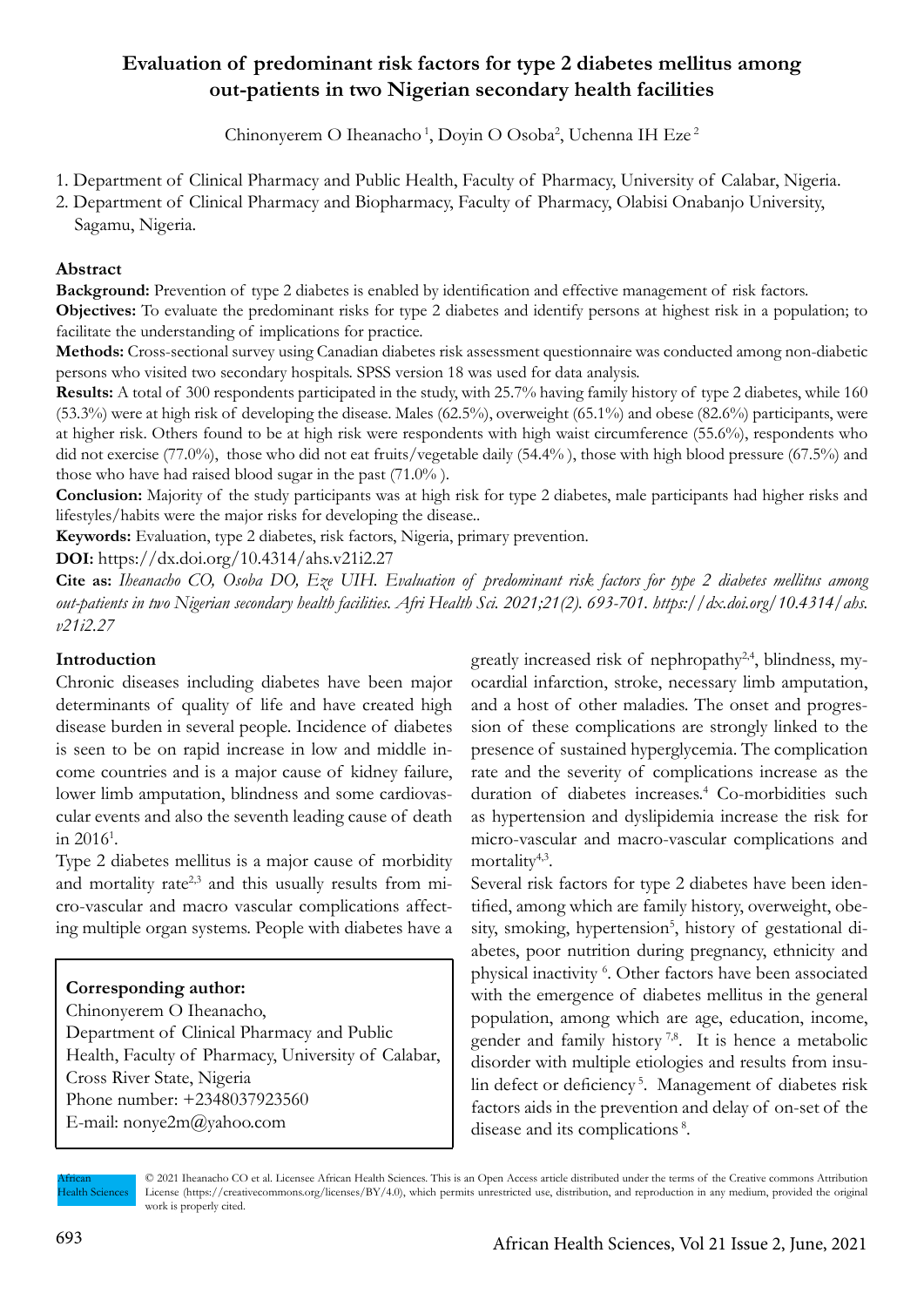Diet, exercise, weight control, and medications are the mainstays of diabetic care<sup>9</sup>. Obesity is very common in type 2 diabetes and contributes greatly to insulin resistance. Weight reduction and exercise improve tissue sensitivity to insulin and allow its proper use by target tissues<sup>9</sup>. Educational interventions on lifestyle modification, based on the risks of individuals will effectively enhance the primary prevention of this disease among people at risk.

Nigeria is said to be undergoing epidemiological transition where double burden of infectious diseases and non-communicable diseases is seen<sup>10</sup>, and this is mainly attributed to lifestyle changes. It is therefore, necessary to evaluate the prevailing predisposing lifestyles for the risk of type 2 diabetes in the population. The risk of diabetes mellitus and its complications has been associated with increasing age, hence this study is focused on patients who are 45 years and above.

Type 2 diabetes mellitus is rapidly on the increase among the Nigerian population and this is not merely a result of family history, but majorly lifestyle-related. This study aimed to evaluate the factors associated with higher risks for type 2 diabetes and persons with highest risk; among patients visiting the general outpatients' department in the secondary health facilities, for effective and targeted primary prevention approach. This will also facilitate the understanding of implications for practice, in terms of those at highest risk.

### **Methods**

This study was conducted in the out – patients' depart-

- Age 40-44…..0 point, 45-54….7 points, 55-64….13 points, 65-74…15 points
- Gender Male ……..6 points, Female……..0 point
- BMI <25...0 point, 25-30....4 point, 30-34....9 points, >35......14 points • Waist circumference
- Male: 94cm…..0 point, 94-102 cm…….4points, >102 cm……6 points
- Female: 80cm…..0 point, 80 88cm, 4 points, >88 cm….6 points
- Physical activity, yes....0 point, No....1 points
- Eating of vegetable /fruits, everyday….0 point, Not every day…..2 points
- Tested with high blood pressure, yes…4 points, No….0 point
- Tested with high blood glucose, yes…..14points, No …0 point
- Macrocosmic baby, yes…..1 point, no …..0 point
- Family history:
- Yes ….2 points
- "No or Don't know" for everyone….0 point
- Educational level: < secondary school leaving certificate……5 points
- >Secondary school leaving certificate……0 point

ment (OPD) of two secondary health institutions in Ogun State. A cross - sectional survey was conducted to assess diabetes risk with the use of the Canadian diabetes risk assessment questionnaire  $(CANRISK)^{11}$ , which was adapted to suit our respondents. The questionnaire was divided into two sections.

Section A obtained socio-demographic information including reasons for visiting the hospital. Section B consisted of 20 questions according to Canadian diabetes risk assessment questionnaire (CANRISK), arranged in an ordinal format of yes, no, don't know, everyday and not every day, which was analysed by the addition of the points<sup>11</sup>.

The questionnaire was assessed for validity by a clinical pharmacist and a medical doctor who specialized in endocrinology. It was also pre-tested among thirty patients of similar demographics as the study population. The sample size  $n_0$ " was determined using Cochran formula and 384 respondents were included in the study.12 Non diabetic patients of 45 years old and above were included in the study. Simple random sampling was used to collect data over a 2-month period from patients in the out-patients' clinics. The tool was self-completed, however, reading assistance was provided for respondents who could not read. Measurement of the height, weight and waist circumference of each patient were taken and recorded.

Data were inputed into Microsoft excel, while SPSS version 18 was used for further analysis and results were presented as simple percentages and proportions. Section B of the questionnaire was analysed thus: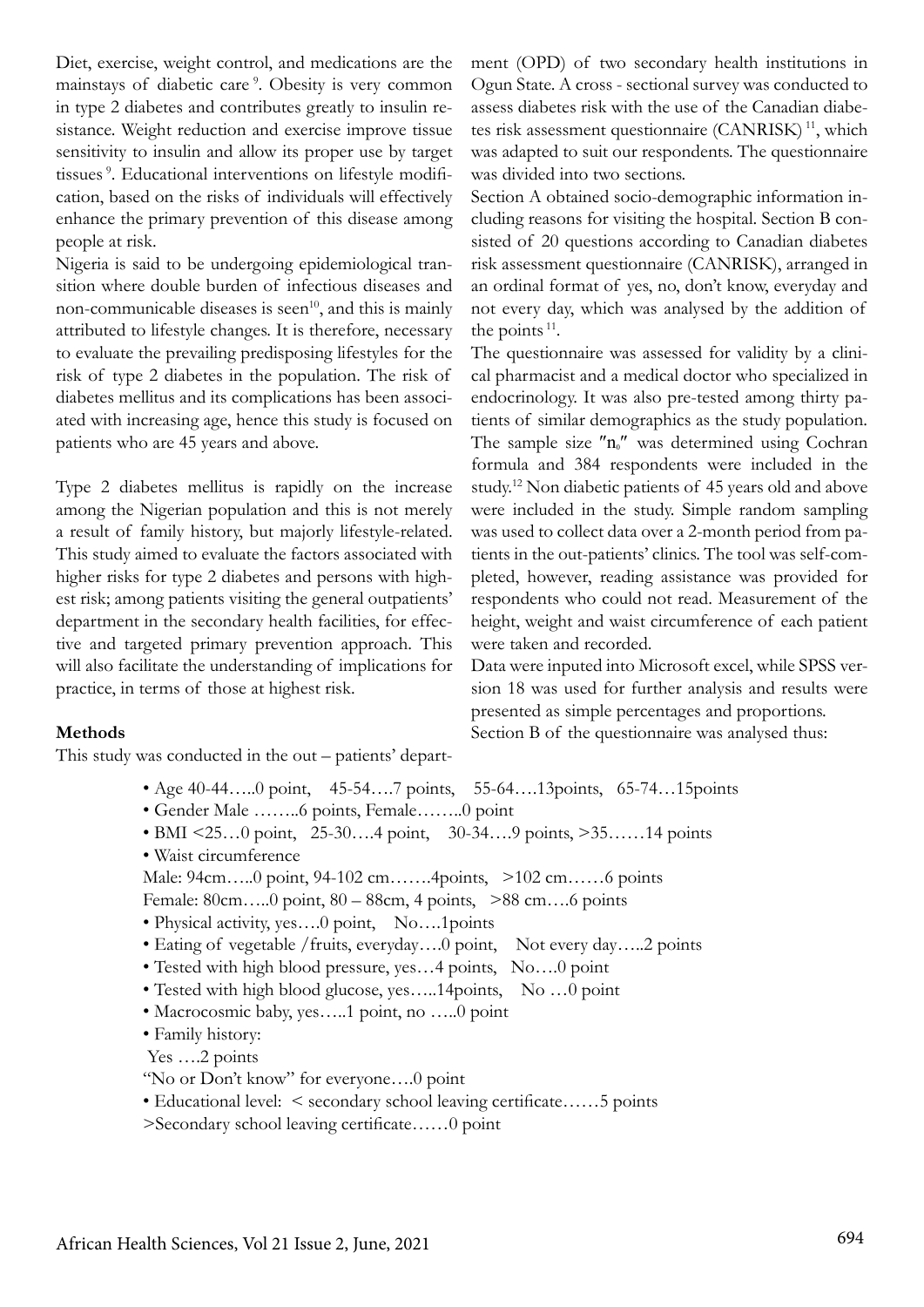Addition of points from question 1 to 11 with the age will help to estimates the risk of developing type 2 diabetes in the next 10 years.

Estimated 10 year risk of developing type 2 diabetes is as follows;

- $\bullet$  < 21---- Low risk
- 21 32----Moderate risk
- $> 32$ ----High risk

After interpreting these data using SPSS, the patients were classified into three (3) groups: low risk, moderate risk or high risk group, using the Canadian diabetes risk assessment questionnaire (CANRISK).

# **Ethical approval**

Ethics approvals were obtained from the hospitals' managements with reference numbers SHI.58/VOL.1/83 and IT/I/VOL1 for Isara and Ijebu Ode General Hospitals respectively. Informed consent was also obtained from the respondents prior to the study. Confidentiality and anonymity of the patient's information were maintained during and after the study.

# **Results**

From a total of 384 patients who were recruited for the study, 300 participated; resulting in a response rate of 78.1 %. The percentage of participants from Ijebu Ode General Hospital was 66.7% and 33.3% were from Isara Remo General Hospital.

From the total of 300 respondents, a total of 80 (26.7%)

were within the age bracket of 45 and 54 years, 204 (68.0%) were females, 225 (85.0%) were married, 183  $(61.0\%)$  were Christians, 90  $(30.0\%)$  had only primary education, 262 (87.3%) were of the Yoruba tribe, and 137 (45.7%) had an average monthly income of less than 5,000 Naira (12 U.S Dollars). The female to male ratio in this study was 1: 0.5.

From the screening conducted, 152 (50.7%) of the patients were within the BMI range of 25.0 to 29.9, which is the range of overweight, and 40 (13.3%) had the normal waist circumference (31 to 35 inches). Average weight of the patients was 70.17, height was 1.67, average body mass index was 26.22, and average waist circumference was 38.89. One hundred and sixty one (53.7%) of the patients had their meals three (3) times daily, 171 (57.0%) ate snacks in between meals while 78 (26.0%) took it less than once a week. It was also observed that 173(57.7%) of the patients did get involved in some form of exercise resulting from the nature of their job. Two hundred and twenty six (75.3%) of the respondents did not eat fruits and vegetables daily. See Table 1 for details.

Results also show that 160 (53.3%) of the respondents had high blood pressure, 140 (46.7%) were not aware of their blood pressure, 252 (84.0%) reported normal range of cholesterol, 223 (74.3%) did not have a family history of diabetes and 227 (75.5%) did not have macrocosmic baby (high weight baby, at birth). See Table 2.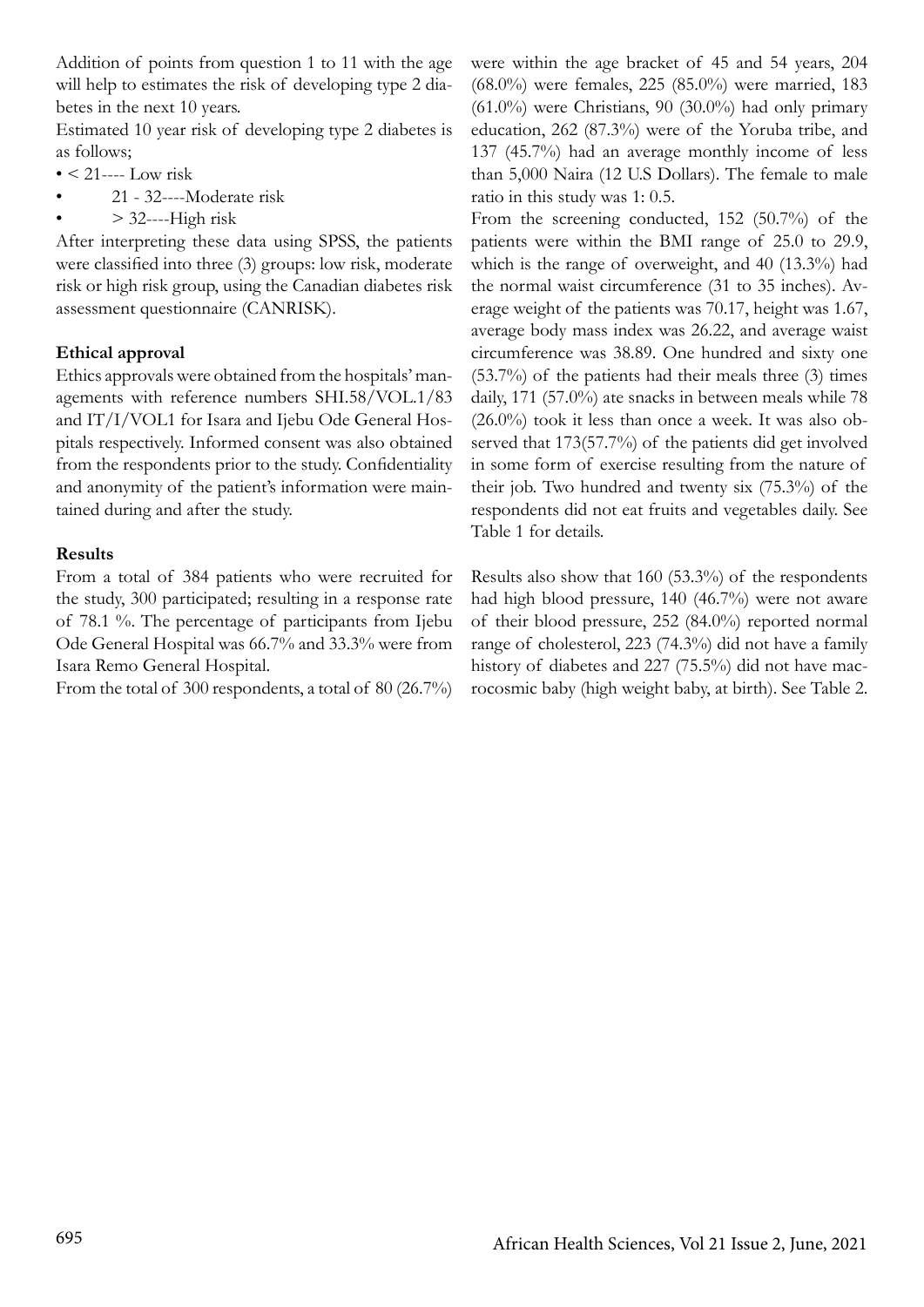| <b>Variables</b>             | Frequency (n) | Percentage (%) |  |  |  |  |
|------------------------------|---------------|----------------|--|--|--|--|
| <b>Body Mass Index (BMI)</b> |               |                |  |  |  |  |
| Underweight                  | 14            | 4.7            |  |  |  |  |
| Normal                       | 111           | 37.0           |  |  |  |  |
| Overweight                   | 152           | 50.7           |  |  |  |  |
| Obese                        | 23            | 7.7            |  |  |  |  |
| <b>Waist Circumference</b>   |               |                |  |  |  |  |
| Low                          | 9             | 3.0            |  |  |  |  |
| Normal                       | 40            | 13.3           |  |  |  |  |
| Moderate                     | 175           | 58.3           |  |  |  |  |
| Large                        | 53            | 17.7           |  |  |  |  |
| Very large                   | 23            | 7.7            |  |  |  |  |
| Respondents'<br>meal         |               |                |  |  |  |  |
| pattern                      |               |                |  |  |  |  |
| Meals per day                |               |                |  |  |  |  |
| 0 <sub>nce</sub>             | 3             | 1.0            |  |  |  |  |
| Twice                        | 36            | 12.0           |  |  |  |  |
| Thrice                       | 161           | 53.7           |  |  |  |  |
| More than 3                  | 100           | 33.3           |  |  |  |  |
| <b>Snacks</b>                |               |                |  |  |  |  |
| Yes                          | 171           | 57.0           |  |  |  |  |
| N <sub>0</sub>               | 129           | 43.0           |  |  |  |  |
| <b>Frequency of snacks</b>   |               |                |  |  |  |  |
| Daily                        | 14            | 4.7            |  |  |  |  |
| $2 - 3$ times weekly         | 38            | 12.7           |  |  |  |  |
| Once a week                  | 58            | 19.3           |  |  |  |  |
| Less than once a week        | 78            | 26.0           |  |  |  |  |
| No response                  | 112           | 37.3           |  |  |  |  |
| <b>Exercise</b>              |               |                |  |  |  |  |
| Yes                          | 173           | 57.7           |  |  |  |  |
| N <sub>o</sub>               | 127           | 42.3           |  |  |  |  |
| fruits<br>Ate<br>and         |               |                |  |  |  |  |
| <b>Vegetables</b>            |               |                |  |  |  |  |
| Everyday                     | 74            | 24.7           |  |  |  |  |
| Weekly                       | 165           | 55             |  |  |  |  |
| Monthly                      | 46            | 15.3           |  |  |  |  |
| None                         | 15            | 5.0            |  |  |  |  |

| <b>Table 1:</b> Modifiable risks for type 2 diabetes mellitus in respondents |  |  |
|------------------------------------------------------------------------------|--|--|
|------------------------------------------------------------------------------|--|--|

**Table 2:** Occurrence of co-morbidities and inherent risk factors in respondents

| <b>Co-morbidities</b>                      | Frequency $n = 300$ | Percentage<br>(%) |
|--------------------------------------------|---------------------|-------------------|
| Patients with high blood pressure          |                     |                   |
| Yes                                        | 160                 | 53.3              |
| No                                         | 140                 | 46.7              |
| Patients with either high, normal or don't |                     |                   |
| know their blood pressure                  |                     |                   |
| High                                       | 140                 | 46.7              |
| Normal                                     | 20                  | 6.6               |
| Don't know                                 | 140                 | 46.7              |
| Patients with high cholesterol             |                     |                   |
| Yes                                        | 28                  | 9.3               |
| N <sub>0</sub>                             | 252                 | 84.0              |
| Don't know                                 | 20                  | 6.7               |
| Previously tested high blood sugar         |                     |                   |
| Yes                                        | 41                  | 13.7              |
| No                                         | 259                 | 86.3              |
| <b>Family history of diabetes</b>          |                     |                   |
| Yes                                        | 77                  | 25.7              |
| No                                         | 223                 | 74.3              |
| Specification                              |                     |                   |
| No family history of diabetes              | 223                 | 74.3              |
| Mother                                     | 20                  | 6.7               |
| Father                                     | 19                  | 6.3               |
| brother /sister                            | 27                  | 9.0               |
| Children                                   | $\overline{4}$      | 1.3               |
| Other family member                        | 7                   | 2.3               |
| <b>Macrocosmic baby</b>                    |                     |                   |
| Yes                                        | 73                  | 24.3              |
| No                                         | 227                 | 75.7              |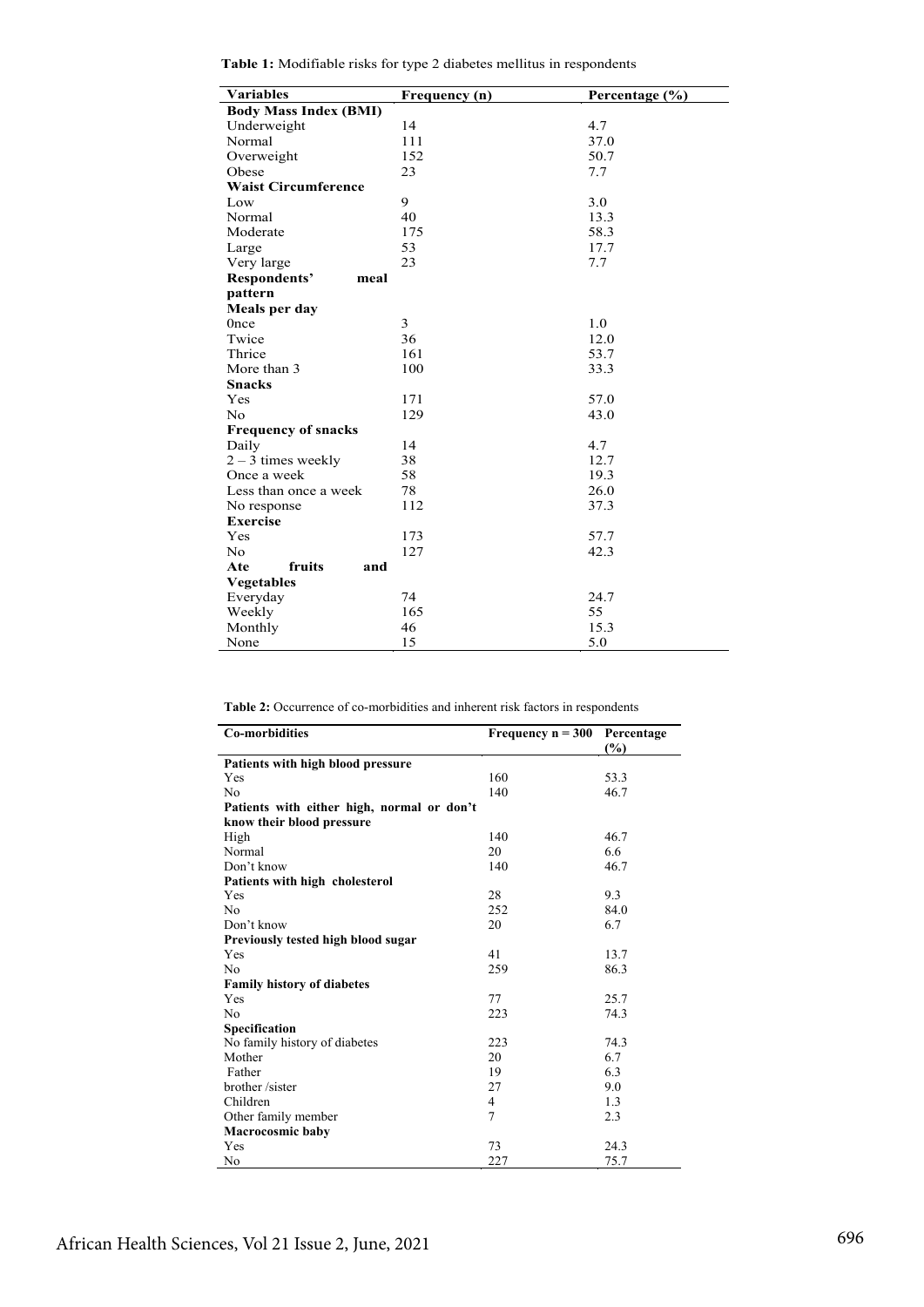From the 300 questionnaires administered 123(41.0%) patients state of health were good and others are as



**Figure 1:** Respondents' State of health

Following the risk evaluation, 62.5% of the males were at high risk of developing type 2 diabetes mellitus, 61.5% of participants with less than tertiary education were at high risk. A total of 65.1% and 82.6% of the overweight and the obese participants respectively were also at high risk. Similarly, 55.6% of respondents with higher than normal waist circumference were at high risk, 77.0% of respondents who were not involved in exercise were at high risk, 54.4% of those who did not eat fruits and vegetable daily were at high risk, while 67.5% of those with high blood pressure and 71.0% of respondents with a previous history of high blood sugar respectively, were at high risk. Family history of diabetes (14.3%) and birth of macrocosmic baby (14.9%) did not pose high risk to the development of type 2 diabetes mellitus respectively. Other data are as shown in Table 3.

Association between high blood pressure, body mass index, family history of diabetes; and appearance of high blood sugar during an illness or during pregnancy, were very significant ( $p= 0.001$ ), ( $p=0.0029$ ) and  $(p=0.000)$  respectively.

Also, 160 (53.3%) of the total population were at high risk. Figure 2 shows the level of risk accordance with CANRISK.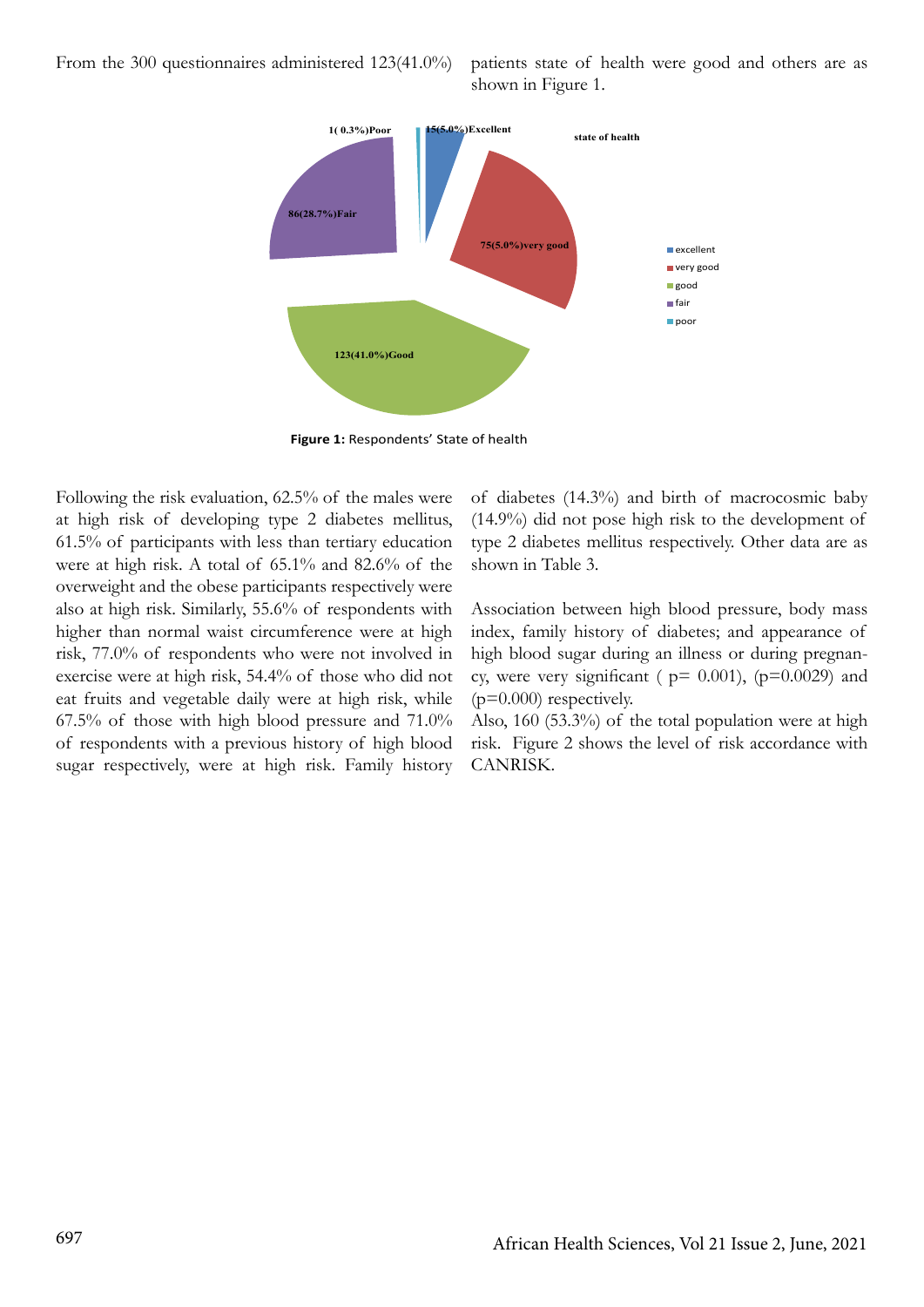| s/n               | <b>Items</b>           | <b>Variables</b>                                                                       | Frequency | Percentage%                    | <b>High</b><br>risk% | Moderate<br>risk % | Low risk<br>$\frac{0}{0}$ |
|-------------------|------------------------|----------------------------------------------------------------------------------------|-----------|--------------------------------|----------------------|--------------------|---------------------------|
| 1.<br>2.          | Gender<br>Education    | Male<br>Equal or below<br>secondary<br>school level                                    | 96<br>208 | 32.0<br>69.3                   | 62.5<br>61.5         | 25<br>26.0         | 12.5<br>12.5              |
| 3.                | BMI                    | Overweight<br>Obesity                                                                  | 152<br>23 | 50.7<br>7.7                    | 65.1<br>82.6         | 26.3<br>17.3       | 8.3<br>0                  |
| 4.                | Waist<br>Circumference |                                                                                        | 251       | 87.0                           | 55.6                 | 28.7               | 15.7                      |
| 5.                | Exercise               | Respondent<br>that did not do                                                          | 127       | 42.3                           | 60.3                 | 23.6               | 15.7                      |
| 6.                | Fruits &<br>vegetable  | any exercise<br>Respondent<br>that did not eat<br>fruits<br>&<br>vegetable daily       | 226       | 75.3                           | 54.4                 | 28.3               | 17.25                     |
| 7.                | Blood pressure         | Respondent<br>with<br>high<br>blood pressure                                           | 160       | 53.3                           | 67.5                 | 25.6               | 6.9                       |
| 8.                | High blood<br>sugar    | Respondent<br>that had been<br>with<br>tested<br>high<br>blood<br>sugar in the<br>past | 41        | 13.7                           | 71.0                 | 20.0               | 9.0                       |
| 9.                | Macrocosmic<br>baby    | Respondent<br>that had given<br>birth to baby<br>weighing over<br>4.0kg                | 69        | 23.0                           | 21.6                 | 44.9               | 33.5                      |
| 10.               | Family history         | Respondents w<br>ith relatives<br>who<br>had diabetes                                  | 77        | 25.7                           | 40.3                 | 33.8               | 26.0                      |
| 60                |                        |                                                                                        |           |                                |                      |                    |                           |
| 50                |                        |                                                                                        |           |                                |                      |                    |                           |
| 40                |                        |                                                                                        |           |                                |                      |                    |                           |
| Percenntage<br>30 |                        | 53.3                                                                                   |           |                                |                      |                    |                           |
| 20                |                        |                                                                                        |           |                                |                      |                    |                           |
| 10                |                        |                                                                                        |           | 30                             |                      | 16.7               |                           |
| $\pmb{0}$         |                        | High risk                                                                              |           | Moderate risk<br>Level of risk |                      | Low risk           |                           |

**Table 3:** Shows variables and their rate of risk of diabetes mellitus. n= 300 bles and the

**Figure 2 :** Respondents level of Risk in accordance with CANRISK

#### **Discussion**

Majority of the study participants were females, married and also middle aged. Majority also had low educational background (primary education) and had low monthly income. The population is hence, seen to have low

socio-economic background. A similar study also comprised mostly of respondents of similar age range, but who had high school education<sup>13</sup>. Socio-demographics have been identified in previous studies as a major determinant of the risks for developing type 2 diabetes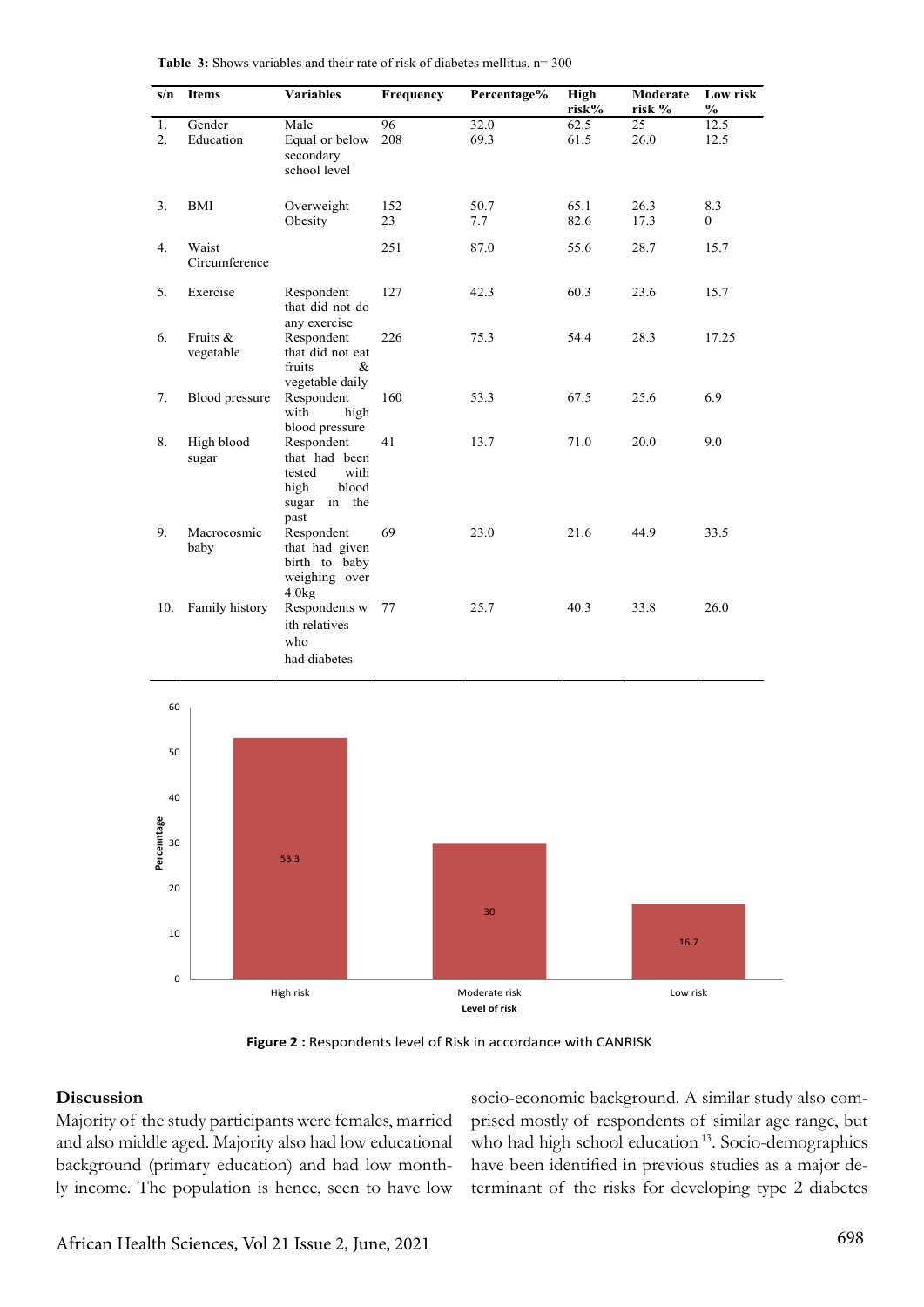mellitus 5,8. It is therefore, an important variable in the assessment of diabetic risk factors.

Findings in this study show that males and respondents who had lower educational qualifications were at high risk of developing type 2 diabetes. Another study in Saudi Arabia also reported lower educational qualification to be significantly associated with diabetes mellitus and males were also reported to be more at risk than the females 8. In another study, females were seen to have a higher risk of developing type 2 diabetes than their male counterparts 7. Varied lifestyle between the males and females increases their susceptibility to disease conditions.

Also, half of the respondents were overweight and only few of them had waist circumference within the normal range. High risk for diabetes was found in participants who were overweight, obese and had high waist circumference. Body Mass Index (BMI) was also found to be significantly associated with mellitus and singly presented the highest risk for the disease. This is consistent with another study which reports overweight, BMI and obesity as factors that raise the chances of developing type 2 mellitus<sup>14</sup>. According to a study in the United States, the widespread and high prevalence of type 2 diabetes is associated with increasing rate of overweight and obesity in the population<sup>15</sup>. Exercise is recognized as a means of achieving weight loss in overweight or obesity 16, hence should be encouraged, with relevant assessments in the population.

Although, majority of the study participants did not have a family history of diabetes, this variable was significantly associated with the development of raised blood sugar. Similarly, family history was reported to be significantly associated with type 2 diabetes in previous studies 5, 14. Having a first degree relative with type 2 diabetes mellitus increases the risk of developing the disease<sup>6</sup>. Although, this is a non-modifiable risk factor for diabetes, the disease development could be delayed by lifestyle choices. Educational intervention on lifestyle choices is therefore very relevant in this groups of persons.

Furthermore, many of the study participants did not have three score meals and also did not take fruits and vegetables daily. Meanwhile, more than half of those who took snacks took it between meals. The poor nutrition observed in this study may be related to the respondents' low socio-economic background. Poor nutrition has been identified as a risk factor for diabetes mellitus 6. Participants who did not eat fruits daily were also observed to be at high risk. Healthy diet is one of

the practices that delays or prevents the development of diabetes 1.

Also, more than half on the respondents were involved in exercises and the study observed that those who were not involved in exercise were at high risk of developing type 2 diabetes. Another study showed that less than half of the study population did not engage in regular exercise<sup>17</sup>. Physical activity is very essential in the management of high blood sugar as well as the general health of persons who live with diabetes mellitus and pre-diabetes<sup>9</sup>. It aids in the reduction of cardiovascular risk factors and improves quality of life<sup>9</sup>. A study indicates the importance and usefulness of aerobic and resistance exercise in the control of type 2 DM 18. Also, regular exercise is described as one of the ways to delay or prevent diabetes mellitus 1.

The study showed that more than half of the study population had high blood pressure; a condition that was also seen to be significantly associated with the development of high blood sugar in the study. A similar study reports low prevalence of hypertension among its study population<sup>7</sup>. High blood pressure has been listed by the International Diabetes Federation as a risk factor for diabetes<sup>6</sup>, therefore, interventions for primary prevention of type 2 diabetes mellitus should also be targeted at hypertensive patients.

Also, those who previously tested positive to hyperglycemia during illness or pregnancy were observed to be at high risk of developing type 2 DM. This finding is consistent with another study were it was reported that hyperglycemia tests during pregnancy, predicts an increased risk of glucose intolerance after pregnancy 19. Previous diagnosis of gestational diabetes increases the risk of developing diabetes mellitus<sup>6</sup>. Therefore, regular screening allows for early detection and secondary prevention of the disease<sup>8</sup>.

Findings from the study also show that high risk for type 2 diabetes mellitus was found in majority of the respondents, while those with low risk were the least in population. Although, the emergence of type 2 diabetes is seen to be on the rise, an increased upsurge may be seen, following findings from this study. This emphasises the need for diabetes education targeted at out-patients who visit the hospitals for non-diabetes-related reasons.

The study findings from the study appear to suggest that males, persons of lower educational background, who were over-weight or obese, persons with higher waist circumference and without regular exercise; were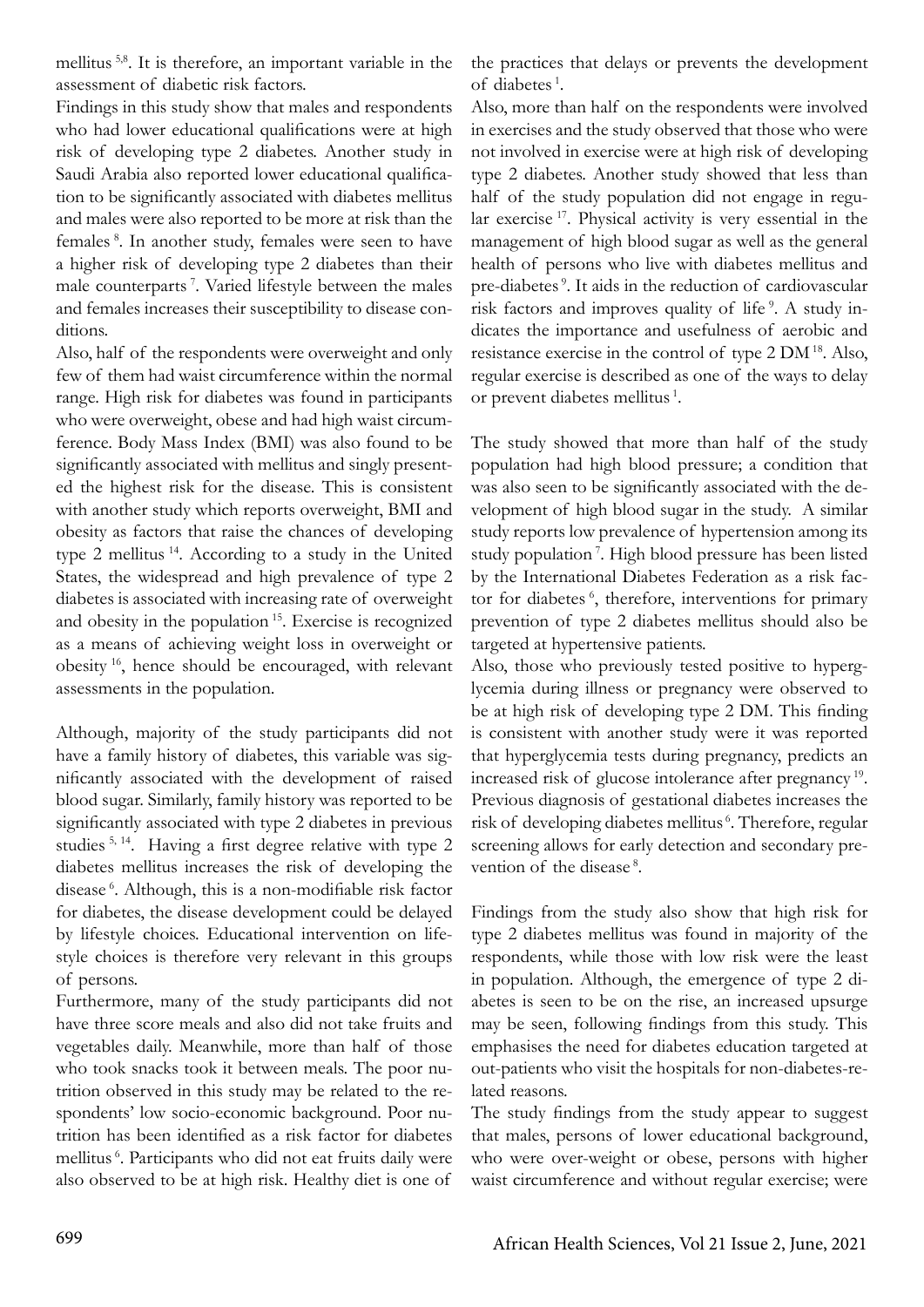at highest risk of developing type 2 diabetes mellitus. Lifestyle modification is therefore, the most effective approach towards the prevention of the disease in this group of persons. Healthcare experts-facilitated diabetes prevention programs through educational interventions; with focus on this group of persons is also essential in practice. The identification and development of appropriate preventive measures have become imperative, following life-threatening complications of the disease, treatment costs and treatment failures<sup>20</sup>. This approach will facilitate the primary prevention of type 2 diabetes. Meanwhile, generalisation of the findings from the study is limited by its inclusion of only outpatients.

## **Conclusion**

Majority of the study participants were at high risk of developing type 2 diabetes mellitus, while only few had low risks for the disease. Male participants had higher risks than their female counterparts. Although the risks were related to the lifestyles and family history of the respondents, it was predominantly lifestyle-related. Other socio-demographics such as low educational qualifications and overweight/obesity were also major risks for type 2 diabetes mellitus among the study participants. This emphasises the relevance of routine diabetes education with focus on lifestyle choices, even among persons with no family history of diabetes.

### **Acknowledgement**

We appreciate the staff of the health facilities for their technical support.

### **Conflicts of interest**

None.

### **Funding**

Nil.

## **References**

1. World Health Organisation. Fact Sheet: Diabetes. www.who.int/news-room/facts-sheets/detail/diabetes 2018. Accessed on 7<sup>th</sup> March, 2020

2. Barkoudah E, Skali H, Uno H, Solomon SD and Pfeffer MA. Mortality Rates in Trials of Subjects with Type 2 Diabetes. *Journal of American Heart Association*. 2012;1(1):8-15 doi:10.1161/JAHA111.000059.

3. Raghavan S, Vassy JL, Ho Y, Song RJ, Gagnon DR and Phillips LS. Diabetes Mellitus-Related All-Cause and Cardiovascular Mortality in a National Cohort of Adults. *Journal of American Heart Association*. 2019;8(4):e011295 doi:10.1161/JAHA.118.011295.

700 African Health Sciences, Vol 21 Issue 2, June, 2021

4. Behera SR, Behera M, Das S, Panda BP, Tripathy SK and Dash PC. Morbidity Profile and Causes of Mortality in Type 2 Diabetes Patients from a Tertiary Teaching Hospital from Eastern India. *Journal of Diabetes Mellitus*. 2017;7(7):195-211 doi:10.4236/jdm.2017.73016.

5. Aynalem SB and Zeleke AJ. Prevalence of Diabetes Mellitus and Its Risk Factors among Individuals Aged 15 Years and Above in Mizan-Aman Town, Southwest Ethiopia, 2016: A Cross-Sectional Study. *International Journal of Endocrinology*. 2018;9317987 doi:10.1155/2018/9317987.

6. International Diabetes Federation. Diabetes Risk Factors. Idf.org/52-about-diabetes/451-diabetes-risk-factors.html accessed 26 March, 2020.

7. Alebiosu OC, Familoni OB, Ogunsemi OO, Raimi TH, Balogun WO, Odusan O, Oguntona SA, Olunuga T, Kolawole BA, Ikem RT, Adeleye JO, Adesin OF and Adewuyi PA. Community based risk assessment in Ogun state, Nigeria (World Diabetes Foundation project 08-321). *Indian Journal of Endocrinology Metabolism*. 2013;17(4):653-658. doi: 10.4103/2230-8210.113756.

8. Murad MA, Abdulmageed SS, Iftikhar R and Sagga BK. Assessment of the Common Risk Factors Associated with Type 2 Diabetes Mellitus in Jeddah. *International Journal of Endocrinology*. 2014;616145 doi. org/10.1155/2014/616145.

9. Colberg SR, Sigal RJ, Yardley JE, Riddell M, Dunstan DW, Dempsey PC, Horton ES, Castorino K and Tate DF. Physical Activity/Exercise and Diabetes: A Position Statement of the American Diabetes Association. *Diabetes Care*. 2016;39(11):2065-2079 doi.org/10.2337/ dc16-1728

10. World Health Organisation. Preventing Chronic Diseases; a vital Investment. World Diabetes Summit, WHO Africa, 2005 https://www.who.int/chp/chronic\_disease\_report/en/Accessed  $30<sup>th</sup> March$ , 2020

11. Public Health Agency of Canada. CANRISK: the Canadian diabetes risk questionnaire user guide for pharmacists. Ottawa (ON): Public Health Agency of Canada; 2011.

12. Cochran WG. Sampling technique. Wiley, New York. 1963.

13. Kurian B, Qurieshi MA,Ganesh R, Leelamoni K. A community-based study on knowledge of diabetes mellitus among adults in a rural population of kerala. *International Journal of Non-Communicable Diseases*. 2016;1:59- 64. doi: 10.4103/2468-8827.191925.

14. Asiimwe D, Maut GO, Kiconco R. Prevalence and Risk Factors Associated with Type 2 Diabetes in Elderly Patients Aged 45 -80 Years at Kanungu District. *Journal of Diabetes Research*. 2020;515216. doi:10.1155/2020/5152146.